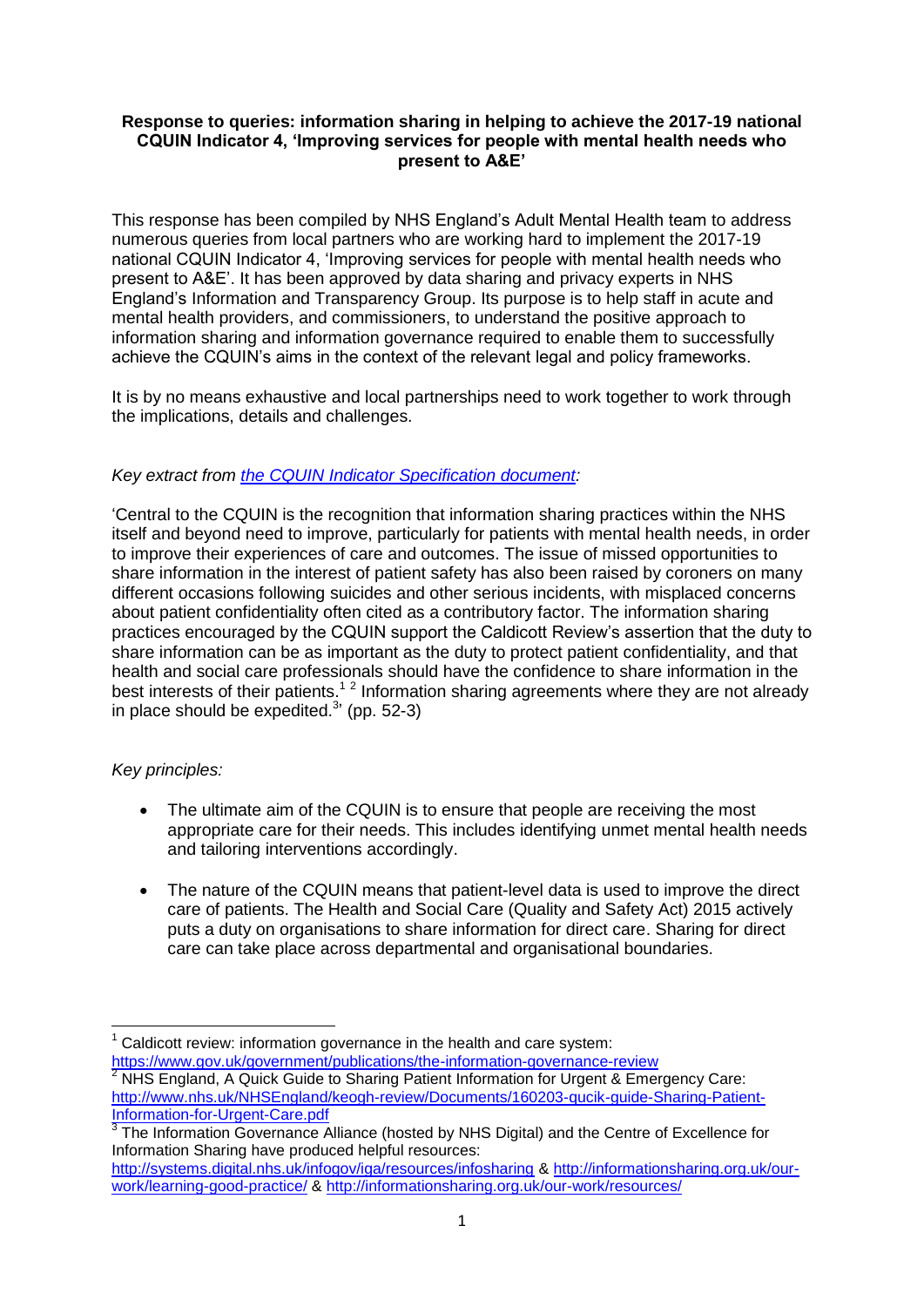- Rule 2 of the Health & Social Care Information Centre (now NHS Digital) publication, *[A guide to confidentiality in health and social care](http://content.digital.nhs.uk/media/12822/Guide-to-confidentiality-in-health-and-social-care/pdf/HSCIC-guide-to-confidentiality.pdf)* (September 2013) states that 'Members of a care team should share confidential information when it is needed for the safe and effective care of an individual'. Information should therefore be shared on a need-to-know basis and always in the best interests of the patients. For the purposes of this CQUIN, 'care teams' are effectively multi-disciplinary virtual teams working with patients across traditional departmental and organisational boundaries.
- The key Caldicott principle to note for this CQUIN is principle 7 from [the 2013](https://www.gov.uk/government/uploads/system/uploads/attachment_data/file/192572/2900774_InfoGovernance_accv2.pdf)  Caldicott 2 guidance, *[Information: To share or not to share? The Information](https://www.gov.uk/government/uploads/system/uploads/attachment_data/file/192572/2900774_InfoGovernance_accv2.pdf)  [Governance Review](https://www.gov.uk/government/uploads/system/uploads/attachment_data/file/192572/2900774_InfoGovernance_accv2.pdf)* (March 2013): that the duty to share information can be as important as the duty to protect patient confidentiality.
- Chapter 3 from the guidance (which applies across both health and social care) provides further specific helpful advice, for example:
	- $\circ$  'The Review Panel found a strong consensus of support among professionals and the public that safe and appropriate sharing in the interests of the individual's direct care should be the rule, and not the exception.' (p. 37)
	- $\circ$  'For the purposes of direct care, relevant personal confidential data should be shared among the registered and regulated health and social care professionals who have a legitimate relationship with the individual.' (p. 38)
	- $\circ$  'The Review Panel concludes that organisations should pay closer attention to the appropriate transfer of information when people cross organisational boundaries.' (p. 46)
	- o 'The Review Panel concludes that a registered and regulated professional's primary concern must be for the health and wellbeing of the individual to whom they are providing direct care and...the presumption should be in favour of sharing for an individual's direct care.' (p. 47)
	- o 'The Review Panel concludes that for direct care, when a professional is satisfied the recipient has a legitimate relationship with the patient, and that the recipient understands any particular issues or conditions that apply, the information can be shared with the individual's implied consent. The recipient then becomes responsible and accountable for that information in a professional capacity.' (p. 47)
	- $\circ$  'The Review Panel also concludes that organisations employing health and social care professionals must support the safe and effective sharing of personal confidential data for direct care between professionals and staff with a legitimate relationship to an individual.' (p. 47)

# *Sharing data and information between teams operating in acute hospital Emergency Departments*

- To maximise the benefit of this scheme to patients, selecting the cohort of patients identified as having the highest number of A&E attendances and who could benefit from a specialist mental health assessment and subsequent interventions does not need to be limited to patients who have previously been referred to the acute hospital liaison mental health (aka liaison psychiatry) team.
- A liaison mental health department functions as an integrated department in an acute hospital alongside other specialties. Liaison mental teams provide care for the same patients as the rest of acute hospital staff and at an organisational level this should be reflected in joint operational policies and service level agreements.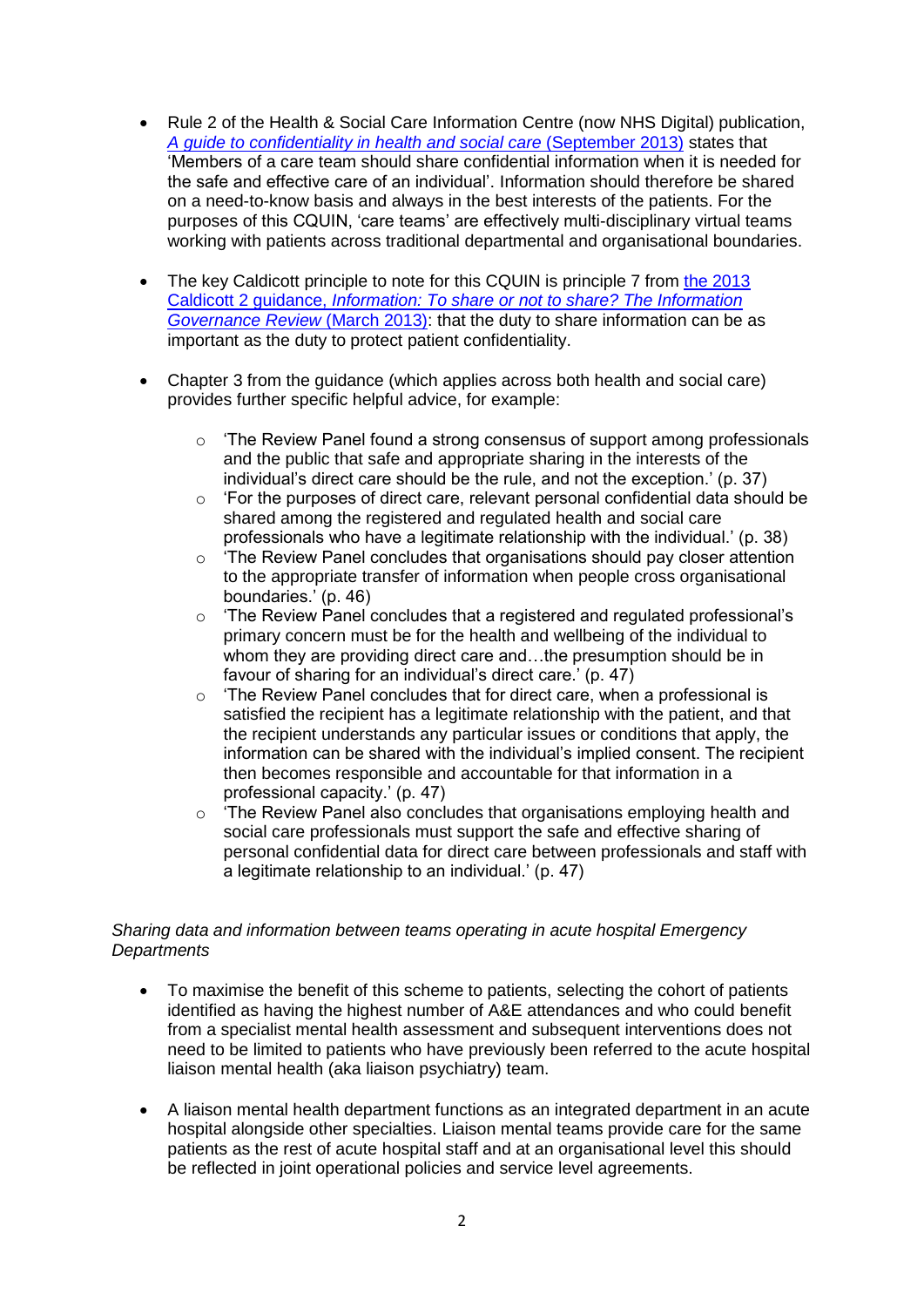- Given that the department of liaison mental health directly delivers clinical care in the Emergency Department, they are not a third party but part of the acute hospital operating on-site, and a positive approach to internal information sharing should therefore be adopted, especially in the context of this CQUIN, the primary aim of which is to improve care for certain patients.
- It should be borne in mind that for the phase of the CQUIN which requires collaborative care planning, provider staff will need to obtain explicit consent from patients, as patients need to be involved in the co-production of plans. Where onward referral is necessary from an acute hospital department such as the liaison mental health team to an out-of-hospital service such as a community mental health team, the process for obtaining patient consent is necessary in the usual way. The wishes of those patients who do not consent to be involved should be respected and they should not be included as part of the cohort. As a result it is important that provider staff carefully and sensitively explain the purpose of this scheme to patients, emphasising the express purpose and opportunities to improve their care.

### *Sharing data and information between acute and mental health providers, and other NHS organisations*

- Linking or cross-referencing different datasets (e.g. A&E HES and MHSDS) to understand which patients who attend frequently are known to both acute and mental health services, and then selecting those who the data suggests could benefit from tailored interventions, is an equally legitimate and potentially complementary approach if sound information governance principles are followed $4$ . Where patients are already under the care of mental health services and more than one organisation is already involved in the patient's care (e.g. an acute trust following the patient's attendance at A&E), then there is a positive duty for mental health provider staff and acute provider staff to share relevant clinical information as set out in the [GMC's](http://www.gmc-uk.org/guidance/good_medical_practice/continuity_care.asp)  [Good Medical Practice guidance](http://www.gmc-uk.org/guidance/good_medical_practice/continuity_care.asp) – in these circumstances consent is implied and the patient should be informed. This is further clarified in [the GMC's guidance on](http://www.gmc-uk.org/guidance/ethical_guidance/30143.asp)  [delegation and referral.](http://www.gmc-uk.org/guidance/ethical_guidance/30143.asp) Where onward referral is proposed to an organisation which is not already involved in the patient's care, explicit consent must be sought from the patient.
- Secondary uses of existing patient-identifiable data are unlikely to be possible without the explicit consent of the patient. Where it is deemed impracticable for this to be sought, the data can still be used in a pseudonymised form. This is data that does not directly identify an individual, but usually has one strong identifier such as the NHS number so that those people with access to IT systems can re-identify the patient. This process of re-identification must be done by someone with a legitimate relationship to the patient. Consent will be required for any data required to be linked to primary care – unless the patient is currently open to an acute hospital liaison mental health service, access to their GP medical records will require the patient's written authorisation. In cases where there is doubt, professionals from other different NHS organisations (e.g. primary care, ambulance, NHS 111) should seek advice from their Caldicott Guardian. It is equally important to recognise that information sharing between professionals and patients is necessary to enable shared decision making.

 $\overline{a}$  $<sup>4</sup>$  NHS England has obtained approval from the Confidentiality Advisory Group to allow personal data</sup> to be used for Risk Stratification, for both case-finding and commissioning. Each requires a slightly different approach.